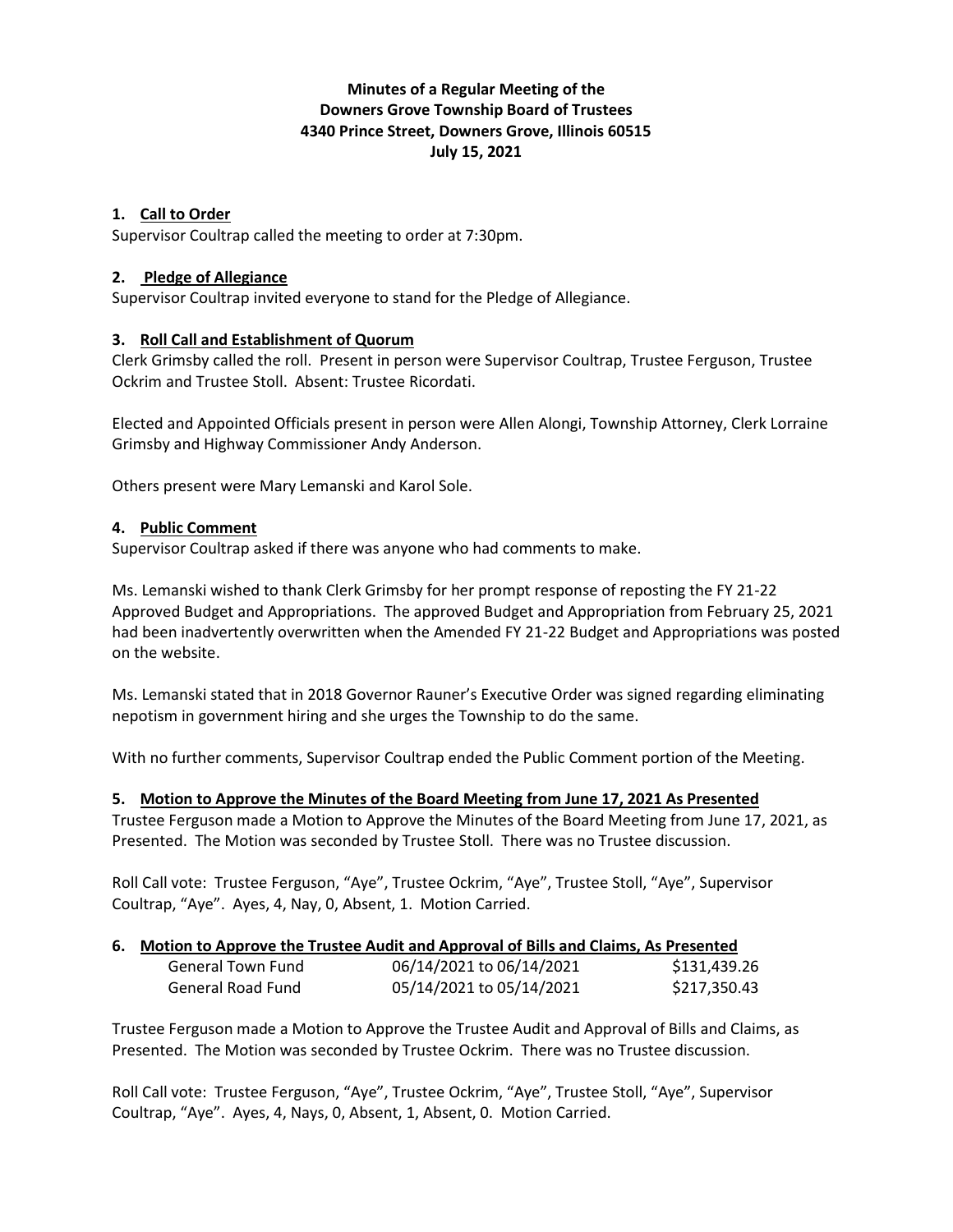## **7. Supervisor's Report**

Supervisor Coultrap reminded everyone that FISH has changed their hours. New hours are: Tuesdays 4- 6 PM and Fridays 9:30 – 11:30 AM. FISH is at a record level of distributing meals. They may reach 100 meals distributed. Senior Meals (Meals on Wheels) were also distributed today. This is for anyone 60 years or older.

Senator Curran will be hosting a Secretary of State Mobile Unit at Downers Grove Township on Wednesday, August 25, 2021 from 10 AM – 2 PM. Services provided include: renewing/correcting driver's licenses, obtaining a state ID, purchasing license plate stickers, motor voter and organ donor registration, Class D road tests, and seniors age 65+ can receive a free state ID.

Supervisor Coultrap stated that we had a tremendous effort of volunteers that helped with clean up in the areas affected by the tornado. Over three hundred people volunteered. Supervisor Coultrap thanked everyone for their assistance and stated that it was amazing that this was achieved within 10 days.

Supervisor Coultrap stated that money from the Storm Water Grant from the Village of Downers Grove for \$275,000 will be forthcoming.

## **8. Assessor Report**

Due to an unavoidable commitment, Assessor Boltz was unable to attend the meeting, but provided this report:

The Assessor's department is moving along with the process of preparing our 2021 assessment records for submission to the County. Currently we anticipate an assessment publication date in early September.

As always, we encourage property owners to go to our website at dgtownship.com\assessor and use the tools we have available to aid in their analysis after assessments have been published. Instructions are provided to help simplify the process.

On 6/21/2021, HB3289 was sent to the Governor after being passed by both houses. HB3289 would allow for the automatic renewal of certain senior and veteran exemptions for 2021. This mirrors the bill that as passed for the 2020 assessment year. While we wait for the Governor to sign the bill, we will continue to update the residents that would benefit from this. I hope everyone is having a good summer.

## **9. Highway Commissioner Report**

Highway Commissioner Anderson gave the following report: The storm hit around 11:30 PM on June 20.

I called the crew out around 11:45 pm. Calls started coming in from the sheriff dept around midnight. The tornado headed across the township in a south/east direction with the most damage being in the west end area between 75<sup>th</sup> St. and 87<sup>th</sup> street. By the time it hit Route 83, it had made its way south of I-55 to almost 91<sup>st</sup> street. There was little to no damage east of Route 83. Bruce Lake subdivision was hit the hardest with Rosehill, Landsfield and Graceland subdivisions also sustaining heavy damage. Bruce Lake was completely blocked with tree debris and electric poles and wires everywhere. Rosehill streets were also completely blocked with no access to residents in the southeast area of the subdivision. My crew worked from midnight until 6:00 pm on Monday in order to clear roads for residents and emergency vehicles. Calls were made to Homeland Security for assistance and by Tuesday we had 25 helpers from DuPage County helping us in Bruce Lake and Rosehill Estates. By the end of the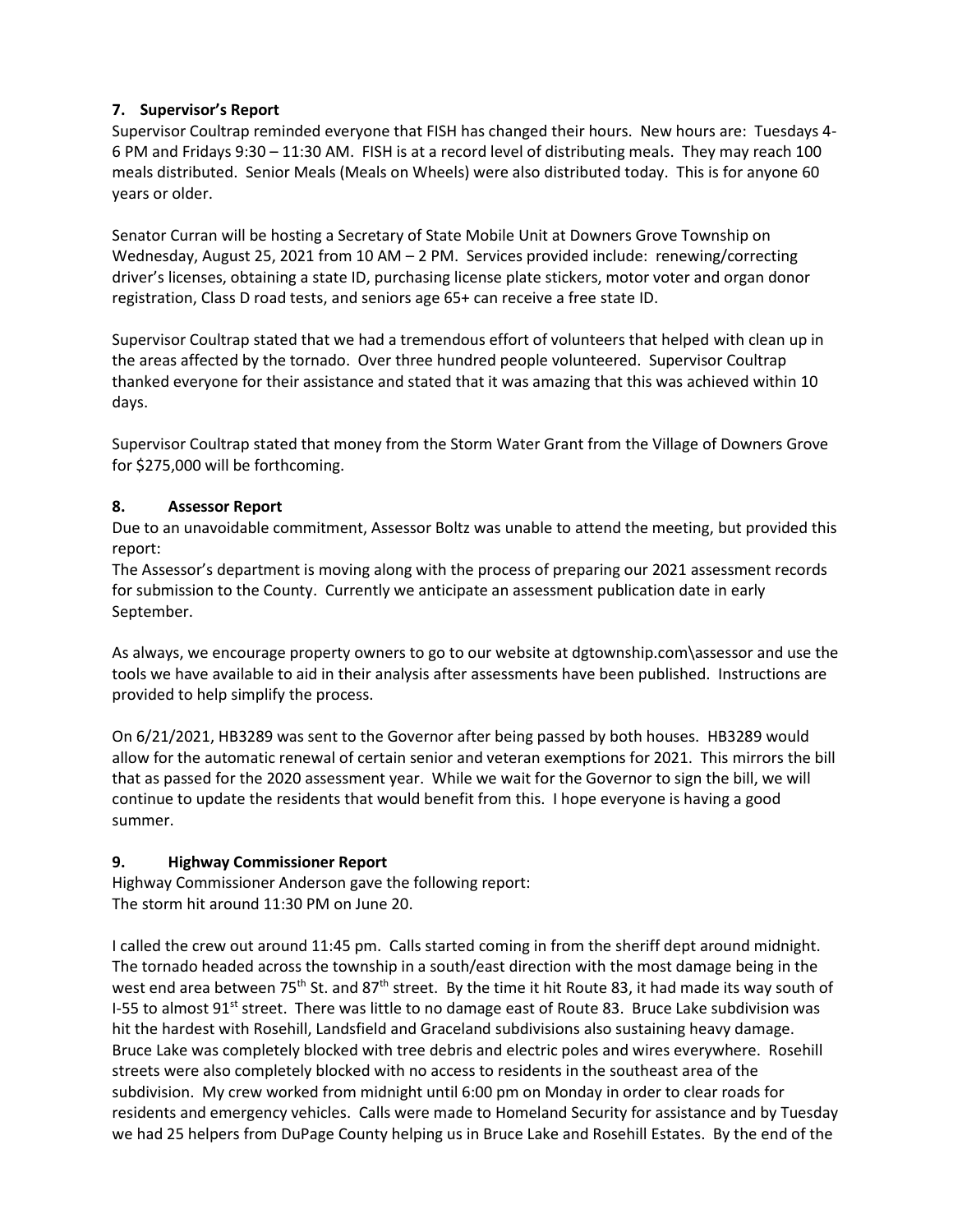first week, County crews also had put in720 man hours. A year ago, all 9 townships entered into an alliance which was also activated and during the next two weeks, we received help from Wayne, Milton, Winfield, Bloomingdale, Addison and Lisle townships. Other agencies which helped us were the City of Darien and IDOT.

On June 26 Supervisor Paul Coultrap and Assessor Greg Boltz organized a tornado clean-up to help Bruce Lake residents. Clerk Lorraine Grimsby organized an information collection for FEMA and assisted in gathering damage reports for residents affected by the tornado. The County issued tablets to collect damage information and volunteers were trained. The volunteers then went door-to-door to log the damage and take pictures. Over 300 volunteers arrived to help with storm damage removal along with a couple of fire departments and a few private contractors who donated their time and equipment. By July 4, all roads were completely cleared, and all electricity restored to residents. The next week was dedicated to clearing brush and tree debris from the rights-of-way that residents had brought from their yards. Heavy rains and localized flooding caused more issues for my crew. We received 3 inches of rain in one hour on the east side of the Township which caused parts of Sawmill Creek to top and wash over the road on Williams Dr. Last week slowed down a little. My crew was able to replace a couple of culverts and the tree crew continued to work on cutbacks and tree trimming in between final cleanup work.

### 10. **Old Business**

No Old Business was brought forward.

### **11. New Business**

No New Business was brought forward.

**12. Motion to Move to Executive Session pursuant to Open Meetings Act 5 ILCS 120/2(c)(21) (Roll Call) Discussion of minutes of meetings lawfully closed under this Act, whether for purposes of approval by the body of the minutes or semi-annual review of the minutes as mandated by Section 2.06.** Trustee Ferguson moved to Convene to Executive Session Pursuant to Open Meetings Act 5 ILCS  $120/2(c)(21)$ , to review closed session minutes, including the the semi-annual review of closed session minutes and 5 ILCS 120/2(c) (2), deliberation concerning salary schedules of one or more classes of Township employees, as mandated by Section 2.06, motion seconded by Trustee Stoll.

Roll call vote: Trustee Ferguson, aye; Trustee Ockrim, aye; Trustee Stoll, aye; and Supervisor Coultrap, aye.

Roll Call Vote: Ayes- 4; Nays; 0; Absent - 1. Motion carried 4-0. Time: 7:41 PM

## **13. Motion to Return to Open Session.**

Trustee Ferguson moved to Reconvene to Open Session, motion seconded by Trustee Stoll.

Roll call vote: Trustee Ferguson, aye; Trustee Ockrim, aye; Trustee Stoll, aye; and Supervisor Coultrap, aye.

Roll Call Vote: Ayes - 4; Nays; 0; Absent - 1. Motion carried 4-0. Time: 7:51 PM

### **14. Closed Session Report in Open Meeting.**

Supervisor Coultrap stated that no action is being taken at this time regarding the Closed Minutes.